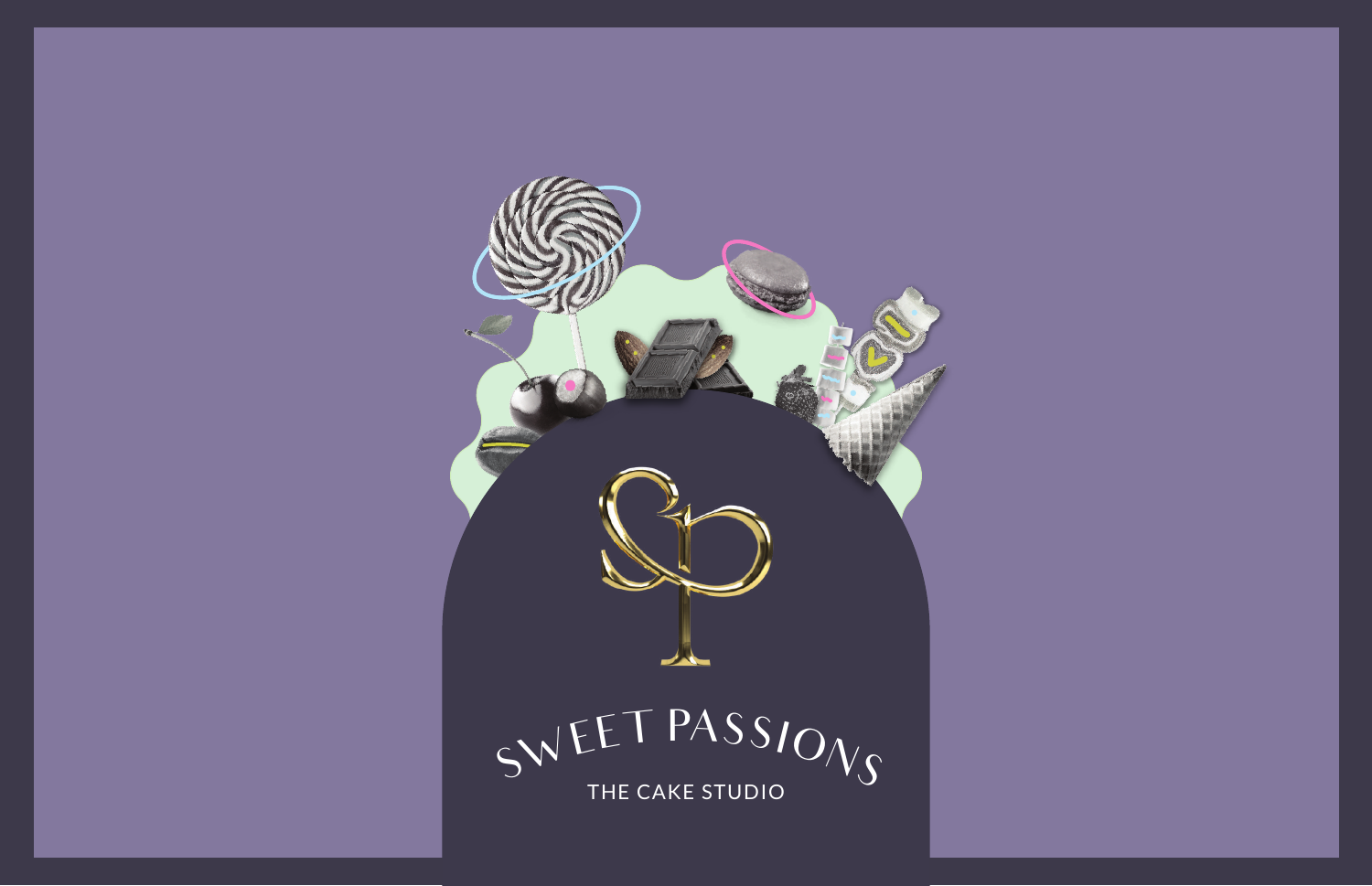**Small (750g) Serves 8-10**

**Large (1kg+) Serves 12-14**

### **CHOCOLATE** CAKES

| <b>Zebra Torte</b>                  | 780  |
|-------------------------------------|------|
| <b>Chocolate Chiffon</b>            | 780  |
| <b>Rich Dark Chocolate</b>          | 800  |
| Half & Half Cake (Choc-Pin)         | 800  |
| Choco-Orange                        | 800  |
| <b>Chocolate Caramello</b>          | 800  |
| Swiss Choc. Chip/ Mint Choc. Chip   | 850  |
| Cappuchino Break                    | 850  |
| <b>Triple Chocolate</b>             | 850  |
| <b>Forest Fantasy</b>               | 850  |
| <b>Sea Salt Caramel Mousse Cake</b> | 850  |
| <b>Choc Mousse Cake</b>             | 850  |
| <b>Toffee Choc Mousse Cake</b>      | 850  |
| <b>Silky Milky</b>                  | 850  |
| Kit-Kat/Oreo Kit-Kat                | 850  |
| Starbucks Cake/ Starkick Cake       | 850  |
| <b>Double Chocolate</b>             | 900  |
| <b>Red Velvet</b>                   | 900  |
| <b>Toblerone Treat</b>              | 1050 |
| <b>Snicker Kicker</b>               | 900  |
| <b>Hazelnut Coffee</b>              | 1050 |
| <b>Hazelnut Mousse Cake</b>         | 1050 |
| <b>Hazelnut Dream</b>               | 1050 |
| <b>Almond Mocha Mousse Cake</b>     | 1050 |

950

950

980

980

980

980

1050

1050

1050

1050

1050

1050

1050

1050

1050

1050

|                                       | <b>Small (750g)</b><br>Serves 8-10 | Large $(1kg+)$<br>Serves 12-14 |                                                                             | Small $(750g)$<br>Serves 8-10         | Large $(1kg+)$<br><b>Serves 12-14</b> |  |
|---------------------------------------|------------------------------------|--------------------------------|-----------------------------------------------------------------------------|---------------------------------------|---------------------------------------|--|
| <b>Choco-Almond Delight</b>           | 1050                               | 1300                           | <b>Low Cal Fresh Fruit</b>                                                  | 1100                                  | 1300                                  |  |
| <b>Choco-Almond-Caramel</b>           | 1050                               | 1300                           | <b>Gulab Jamun Pistachio</b>                                                |                                       | 1500                                  |  |
| Choco Strawberry/ Mango               | <b>AS PER SEASON</b>               |                                | Rasmalai Cake                                                               |                                       | 1600                                  |  |
| Death By Chocolate/ Gold Cake         |                                    | 1350                           | <b>Lotus Biscoff Cheesecake</b>                                             | 1100                                  | 1350                                  |  |
| <b>Rum Punch/ Whiskey Cake</b>        | 1150                               | 1450                           |                                                                             |                                       |                                       |  |
| <b>Super Ferrero-Rocher</b>           | 1050                               | 1300                           | <b>CUSTOM CAKES</b>                                                         |                                       |                                       |  |
| <b>Belgium Cake</b>                   | 1150                               | 1450                           |                                                                             |                                       |                                       |  |
| <b>Sugar-Free Chocolate Truffle</b>   | 1150                               | 1450                           | <b>Kiddie Cakes</b><br><b>Character Shape Cakes</b><br><b>Cartoon Cakes</b> |                                       | 1300/Kg onwards                       |  |
| <b>FRESH CREAM</b>                    |                                    |                                |                                                                             |                                       |                                       |  |
| CAKES                                 |                                    |                                | <b>3D Cakes</b><br><b>Sugarpaste Cakes</b><br><b>Custom Design Cakes</b>    |                                       | 1500/Kg onwards                       |  |
| <b>Tropical Pineapple/ Orange Pin</b> | 700                                | 880                            |                                                                             |                                       |                                       |  |
| <b>Blueberry Bliss</b>                | 850                                | 1050                           | <b>Special Occasions:</b>                                                   |                                       |                                       |  |
| <b>Nutty Caramel</b>                  | 700                                | 880                            | 2/3 Tier Wedding Cakes<br><b>Anniversary Cakes</b>                          |                                       |                                       |  |
| Pina Colada Carribean                 | 750                                | 930                            |                                                                             | 1500-1800/kg                          |                                       |  |
| <b>Black Forest</b>                   | 800                                | 980                            | <b>Photo Cakes</b>                                                          | 1200/Kg                               |                                       |  |
| <b>White Forest</b>                   | 850                                | 1050                           |                                                                             | 1500/Kg onwards                       |                                       |  |
| Fresh Pineapple (Pieces on top)       | 900                                | 1100                           | <b>Adult Cakes</b>                                                          |                                       |                                       |  |
| Kiwi Pineapple                        | 1000                               | 1200                           |                                                                             |                                       |                                       |  |
| <b>Kiwi Fever</b>                     | 1050                               | 1250                           |                                                                             | For Photo cakes, Premium flavours are |                                       |  |
| <b>Seasonal Fresh Fruit</b>           | <b>AS PER SEASON</b>               |                                | charged extra.<br>2/3 Tier Fancy Cake Stands are                            |                                       |                                       |  |
| Kiwi Strawberry                       |                                    | <b>AS PER SEASON</b>           | available at a refundable deposit of Rs.2500.                               |                                       |                                       |  |
| <b>Mixed Fruit Exotica</b>            | 1050                               | 1250                           |                                                                             |                                       |                                       |  |

1100

1100

1300

1100

1300

1300

1300

1300